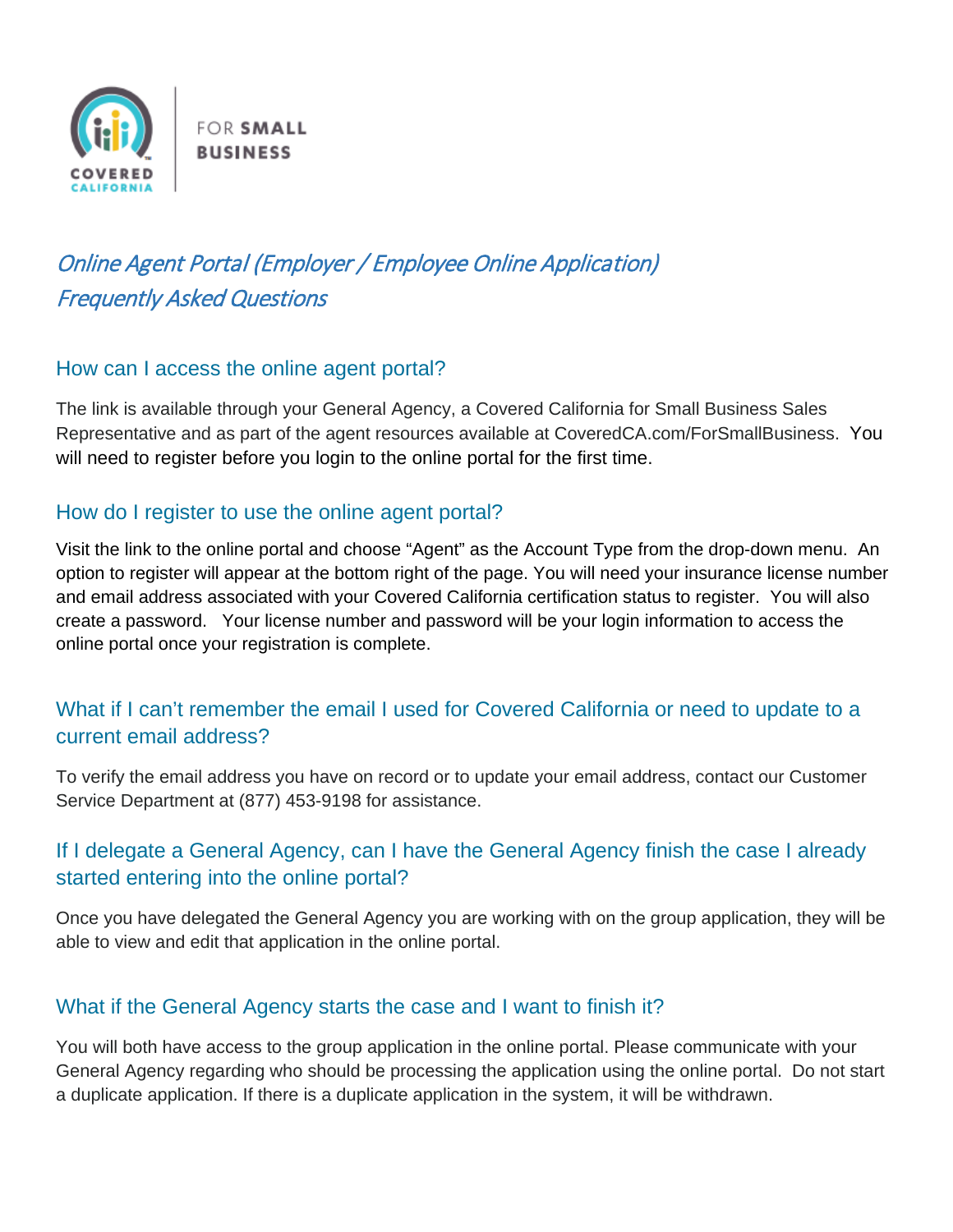# What happens if I send the General Agency my submission using a paper application? Will I be able to see the progress online?

Once the General Agency delegates you as the Agent of Record on a group application, that application will appear and be accessible to both you and the General Agency from the online portal.

#### What if I write business through different General Agencies? Will the system reflect this?

Yes, the agent dashboard will show you all of the cases that list you as the delegated Agent of Record, regardless of the General Agency you choose. However, the General Agency will only see the cases specific to their agency in the online portal.

## If I complete an application in the portal and forget to delegate the General Agency, how can I go back and change this?

Once an application has been completed in our system, a General Agency can only be delegated by contacting our internal support team. You will need to submit this request to our Eligibility & Enrollment Department at [shopelig@pinnacletpa.com](mailto:shopelig@pinnacletpa.com) or via fax at (949) 809-3264.

# If I exit the system without completing all of the employee applications for a group, will I be able to return and begin where I left off?

The system automatically saves entries after every completed section in the online application and after every completed employee application. If you have five employees but only complete three employee applications before exiting the system, you will be able to enter the remaining applications at a later time.

# Will I get a missing items notification if the General Agency entered my case?

The notification of missing items will be sent to the user who entered the application into the online web portal. If the General Agency entered in the group application, they will receive the notification of missing items; however, the agent will be able to monitor the status of the group through the online portal.

## What if the General Agency and I are both submitting missing information?

In order to avoid confusion, all correspondence should take place within the Notes and Attachments sections of a group's online application. These sections will show all the notes from the Enrollment Specialist, General Agency, and Agent and provide all the attachments in one place so you can review what information is missing and what still needs to be submitted for a group to be approved.

## What if I start entering an application but the group changes their mind and decides they don't want to enroll? How can I cancel the application?

Per Covered California regulation, if a group has been sitting inactively in the online portal, the agent will be contacted after 30 days. If the group no longer wants to apply for Covered California for Small